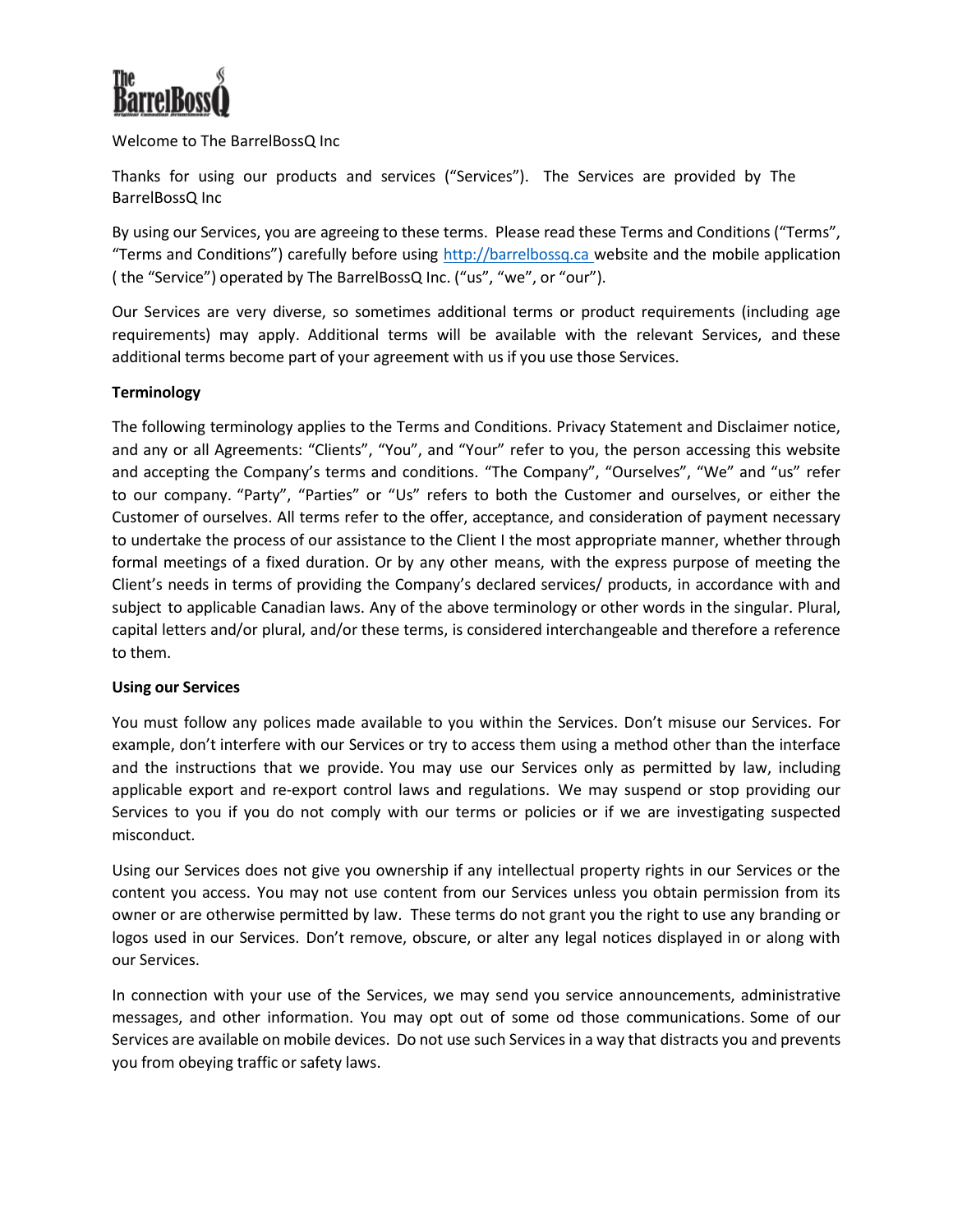

# **Privacy Statement**

We are committed to protecting your privacy. The BarrelBossQ Inc privacy policies explain how we treat your personal data and protect your privacy when you use our Services. By using our Services, you are that The BarrelBossQ Inc can use such data in accordance with our privacy policies.

Only authorized employees within the company who, in the course of their duties, can access and use information collected from individual customers. We are constantly reviewing our systems and data to ensure the best possible service to our customers. Government authorities have created specific offences for unauthorized actions against computer systems and data. We will investigate such actions with a view to bringing legal action and/or civil action for damages against those responsible.

# **Purchases**

If you wish to purchase and product or service made available through the Service ("Purchase"). You may ne asked to supply certain information relevant to your Purchase including, without limitation, your Address, County, and Age.

# **Subscriptions**

Some parts of the Service are billed on a subscription basis ("Subscriptions(s)"). You will be billed in advance on a recurring monthly basis.

# **Events**

Attendees of events are responsible for their own actions. It is the responsibility for any guests that consumes alcohol or drugs, to make all the necessary transportation arrangements for the safety of themselves and others. The BarrelBossQ Inc is not responsible for a member of the public or event participant for their personal choice to consume.

It is the responsibility of any event attendee to notify the host(s) immediately of any food, drug or alcohol related allergies.

# **Disclaimer**

# **Exclusions and Limitations**

The information contained on this website is provided on an "as is" basis. To the fullest extent permitted by law, this company:

- o Excludes all representations and warranties with respect to this website and its contact or that are or may be provided by affiliates or any other third party, including with respect to any inaccuracy or omission in this website and/or the Company's documentation; and
- o Excludes any liability for damages arising out of or in connection with your use of this website. Junction 623 Inc, and Junctions 623 Inc's suppliers and distributors, will not be responsible for lost profits, revenues, or data, financial losses or indirect, special, consequential. Exemplary, punitive damages or damages caused to your computer, computer software, systems and programs and data relating thereto or any other direct or indirect, consequential or incidental damages.

# **Liability for our Services**

To the extent permitted by law, the total liability of The BarrelBossQ Inc, and its suppliers and distributors, for any claims under these terms, including for any implied warranties, is limited to the amount you paid us to use the Services. In all cases, The BarrelBossQ Inc, and its suppliers and distributors, will not be liable for any loss or damage that is not reasonably foreseeable. However, this company does not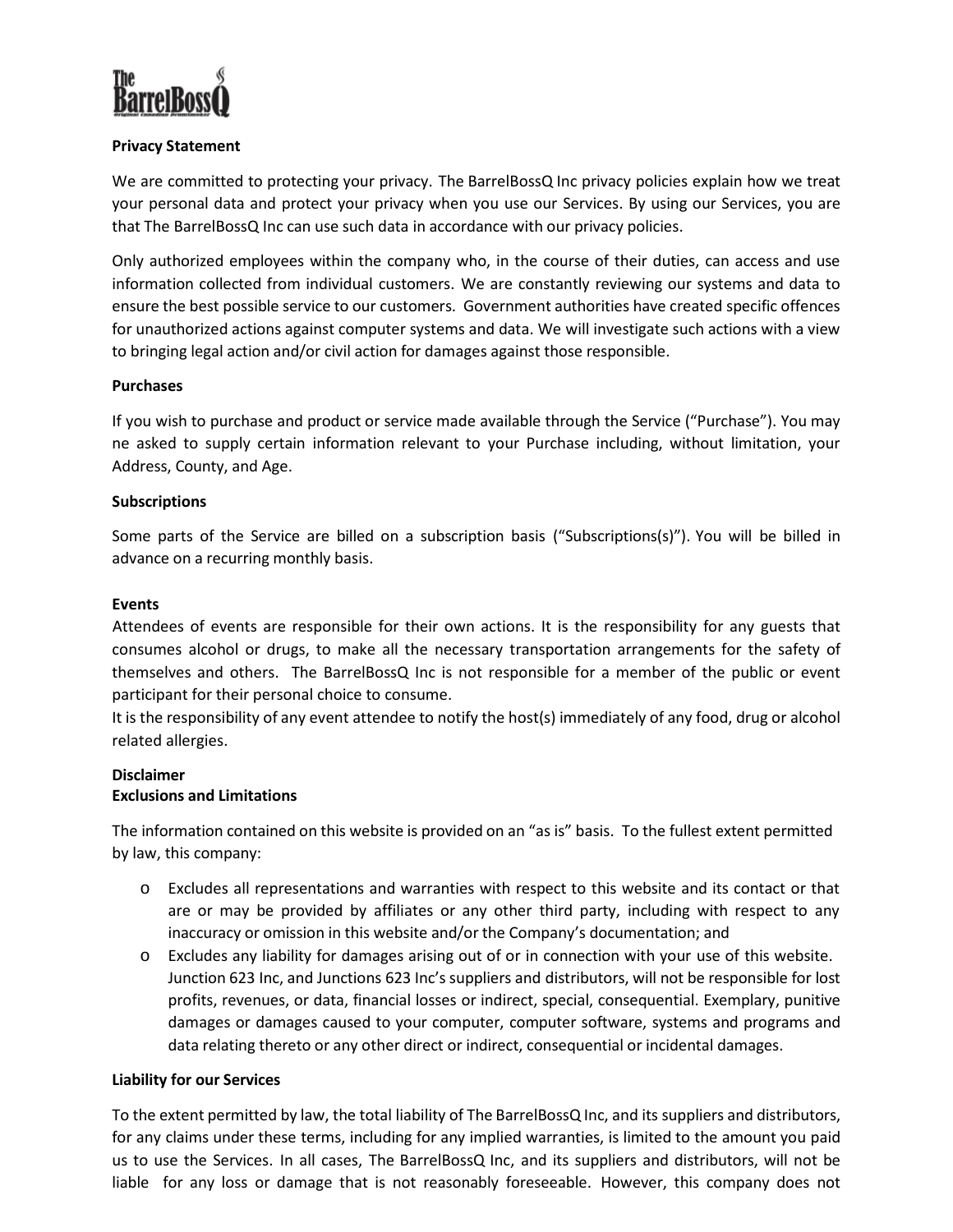

exclude liability for death or personal injury caused by its negligence. The above exclusions and limitations apply only to the extent permitted by law. We recognize that in some countries, you might have legal rights as a consumer. None of your legal rights as a consumer are affected waived by contract.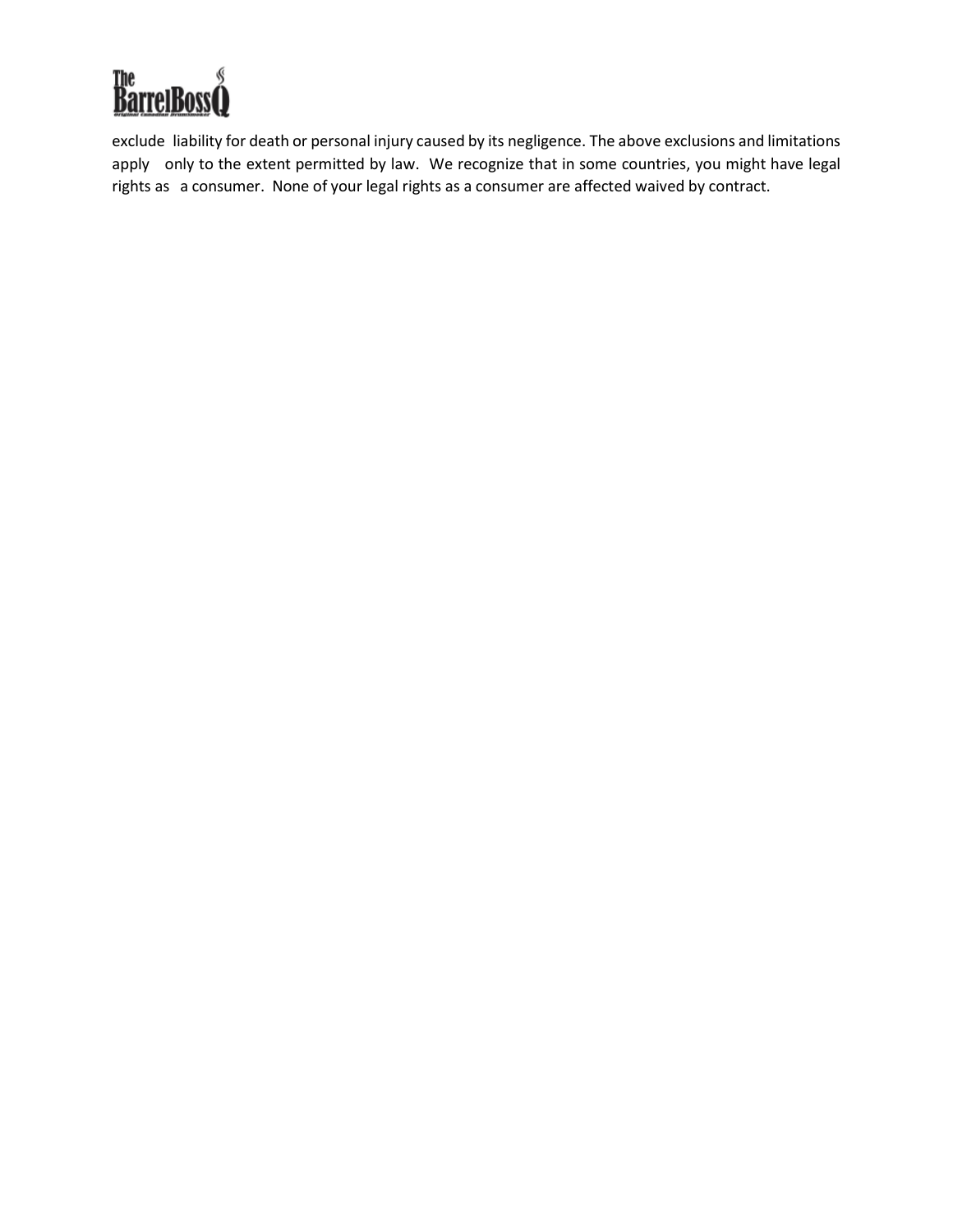

# **Business uses of our Services**

If you are using our services on behalf of a business, that business accepts these terms. It will hold harmless and indemnify The BarrelBossQ Inc and its affiliates, officers, agents, and employees from any claim, suit or action arising from or related to the use of the Services or violation of these terms, including any liability or expense arising from claims, losses, damages, suits, judgments, litigation cost and attorneys' fees.

### **Cancellation Policy**

A minimum of 24 hours' notice of cancellations is required. Such notice may be given, in person, by email, mobile phone, text message and/or fax, or any other means, and will be accepted subject to written confirmation. We reserve the right to charge a cancellation fee of \$100.00 to cover any administrative costs. Custom Orders can be cancelled but any cost incurred up to the date of cancellation will be paid by the customer.

### **Modifying and Termination our Services**

We are constantly changing and improving our Services. We may add or remove functionalities or features and may suspend or stop a Service altogether. The Customer and The BarrelBossQ Inc have the right to terminate any Service Agreement for any reason whatsoever, including the termination of services already in progress. The BarrelBossQ Inc may also stop providing Services to you or add or create new limits to our Services at any time.

#### **Refunds Policy**

No refund will be offered when a service is deemed to have commenced and is, for all intents and purposed, in progress. Any amount paid to us that constitutes payment for the provision of unused Services, will be refunded.

#### **Log Files**

We use IP addresses to analyse trends, administer the sire, track user's movement, and gather broad demographic information for aggregate use, IP addresses are not linked to personally identifiable information. Additionally, for systems administration, detecting usage patterns and troubleshooting purposes, our web servers automatically log standard access information including browser type, access times/open mail, URL requested, and referral URL. This information is not shared with third parties and is used only with this Company on a need-to-know basis. Any individually identifiable information related to this data will never be used in any way different to that stated above without your explicit permission.

#### **Cookies**

Like most interactive websites, this Company's website uses cookies to enable us to retrieve user details for each visit. Cookies are used in some areas of our sire to enable the functionality if this area and ease of use for those people visiting. Some of our affiliate partners may also use cookies.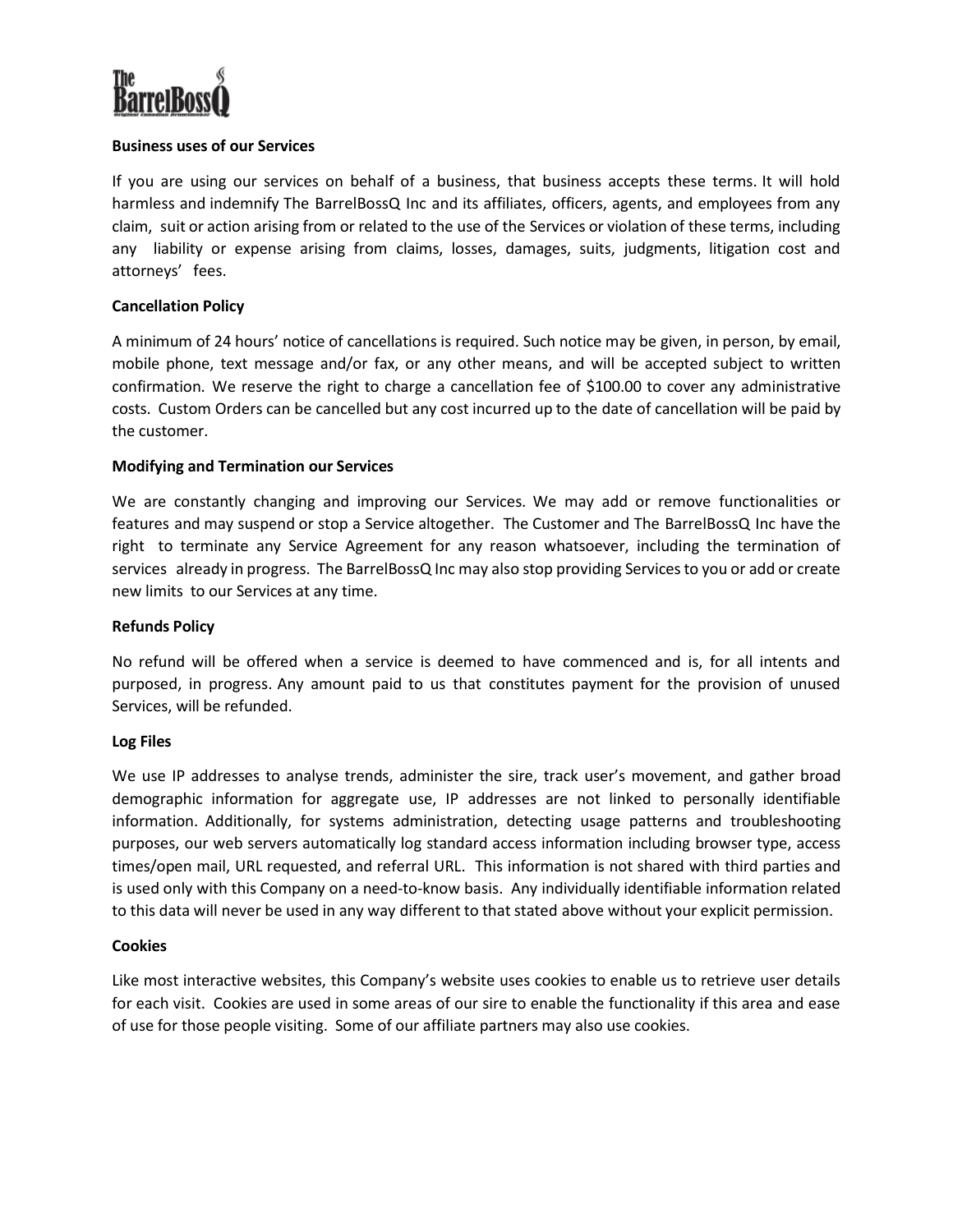

### **Links to other websites**

Our Service may contain links to third-party web sites or services that are not owned or controlled by The BarrelBossQ Inc. The BarrelBossQ Inc has no control over, and assumes no responsibility for, the content, privacy policies, or practices of any third-party web sites or services. The opinions expressed or material appearing on these websites are not necessarily shared or endorsed by us and should not be considered as the publisher of such opinions or material. Please note that we are not responsible for the privacy practices or content of these sites. We encourage our users to be aware when they leave our site and to read the privacy statements of these sites. You should evaluate the security and reliability of any other site liked to or accessed though this site before disclosing any personal information to them. This company will not accept any liability for any loss or damage, in any manner whatsoever, regardless of the cause, resulting from your disclosure of personal information to third parties.

You further acknowledge and agree that The BarrelBossQ Inc shall not be responsible or liable, directly or indirectly, for any damage or loss caused or alleged to be caused by or in connection with use of or reliance on any such content, goods or services available on or through any such web sites or services.

#### **Links to this website**

You may not create a link to a page on this website without our prior written consent. If you link to any page on this website, you do so at your own risk and the exclusions and limitations set our above apply to your use of this website.

### **Copyright Notice**

Copyright and other relevant intellectual property rights exist on all text relating go the Company's services and the full content of this website. The company's logo is a registered trademark of this Company in Canada and other countries. The brand names and specific services of this Company featured on this website are trade marked.

#### **Force Majeure**

Neither party shall be liable to the other for any failure to preform any obligation under any Agreement which Is due to an event beyond the control of such party, including but not limited to any Act of God, terrorism, war, Political insurgence, insurrection, riot, civil unrest, act of civil or military authority, uprising, earthquake, flood or any other natural or man-made eventuality outside our control, which causes the termination of an agreement or contract entered into, now which could have bee reasonably foreseen. Any Party affected by such event shall forthwith inform the other Party of the same and shall use all reasonable endeavours to comply with the terms and conditions of any Agreement contained herein.

#### **Waiver**

Failure of either Party to insist upon strict performance of any provision of this or any Agreement or the failure of either Party to exercise any right or remedy to which it, he or they are entitled hereunder shall not constitute a waiver thereof and shall not cause diminution of the obligations under this or any Agreement. No waiver of any of the provisions of this or any Agreement shall be effective unless it is expressly stated to be such and signed by both Parties.